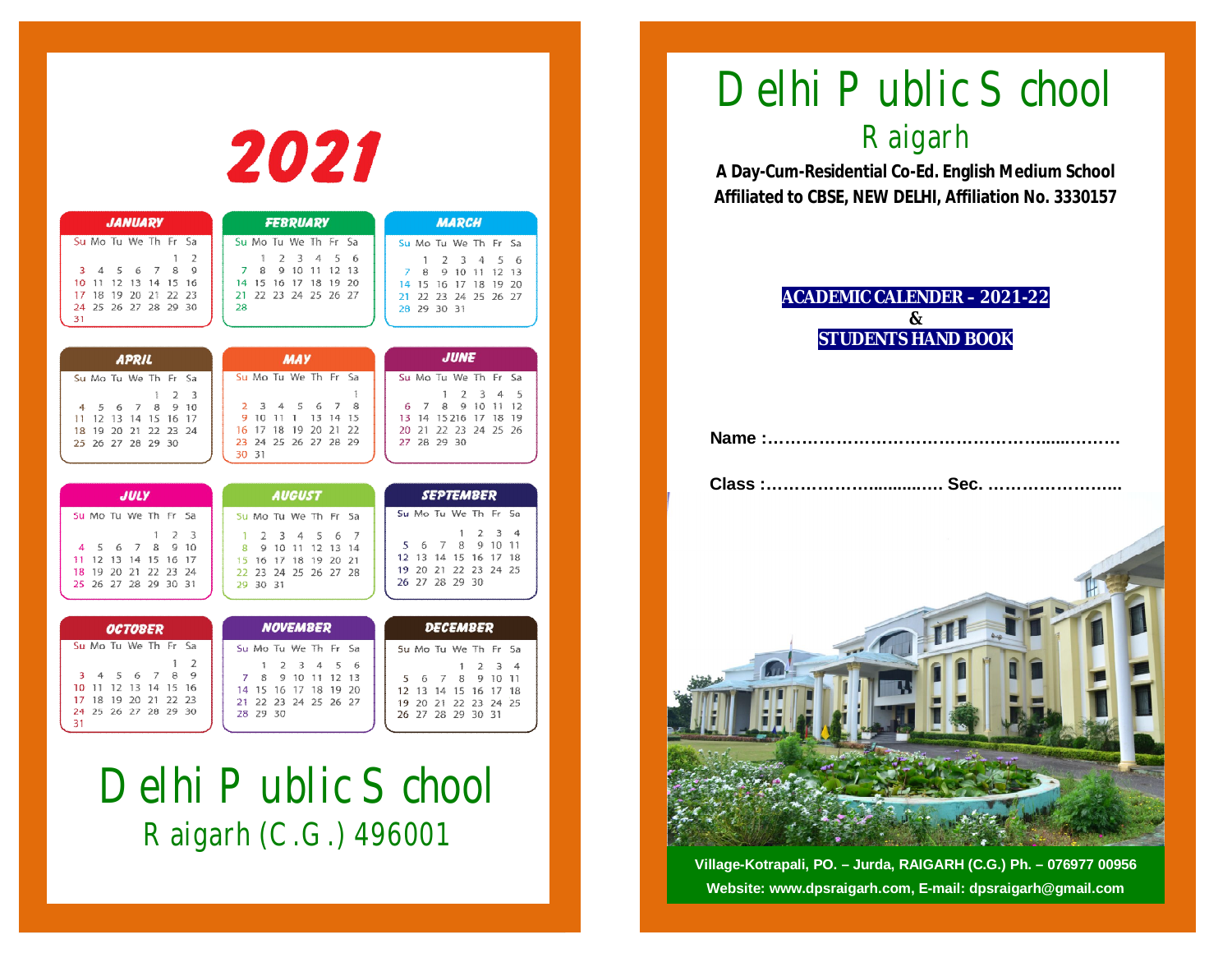| <b>DATE</b> | <b>DAY</b> | <b>EVENT</b>                                                                 |
|-------------|------------|------------------------------------------------------------------------------|
| 1-Apr-21    | Thursday   | Principal's Speech - Introduction                                            |
| 2-Apr-21    | Friday     |                                                                              |
| 3-Apr-21    | Saturday   | <b>Student Counselling (Primary Section)</b>                                 |
| 4-Apr-21    | Sunday     |                                                                              |
| 5-Apr-21    | Monday     |                                                                              |
| $6-Apr-21$  | Tuesday    |                                                                              |
| 7-Apr-21    | Wednesday  | Online Session by Dr. Prashant Agrawal -<br>"Awareness of Covid-19 Pandemic" |
| 8-Apr-21    | Thursday   |                                                                              |
| 9-Apr-21    | Friday     |                                                                              |
| 10-Apr-21   | Saturday   | Student Counselling (Middle Section)                                         |
| 11-Apr-21   | Sunday     |                                                                              |
| 12-Apr-21   | Monday     | Maths Activity (Primary Sec.)                                                |
| 13-Apr-21   | Tuesday    | Maths Activity (Primary Sec.)                                                |
| 14-Apr-21   | Wednesday  | Maths Activity (Middle Sec.)                                                 |
| 15-Apr-21   | Thursday   | Maths Activity (Middle Sec.)                                                 |
| 16-Apr-21   | Friday     |                                                                              |
| 17-Apr-21   | Saturday   |                                                                              |
| 18-Apr-21   | Sunday     |                                                                              |
| 19-Apr-21   | Monday     |                                                                              |
| 20-Apr-21   | Tuesday    |                                                                              |
| 21-Apr-21   | Wednesday  |                                                                              |
| 22-Apr-21   | Thursday   | Poem Recitation (Primary Sec) - Save our Earth                               |
| 23-Apr-21   | Friday     |                                                                              |
| 24-Apr-21   | Saturday   | <b>Student Counselling (Senior Section)</b>                                  |
| 25-Apr-21   | Sunday     |                                                                              |
| 26-Apr-21   | Monday     |                                                                              |
| 27-Apr-21   | Tuesday    |                                                                              |
| 28-Apr-21   | Wednesday  |                                                                              |
| 29-Apr-21   | Thursday   | Dance Competition - Theme " Folk Dance"                                      |
| 30-Apr-21   | Friday     |                                                                              |

| <b>DATE</b> | <b>DAY</b> | <b>EVENT</b>                    |
|-------------|------------|---------------------------------|
| 1-May-21    | Saturday   | Class Test for Grade II to XII. |
| 2-May-21    | Sunday     |                                 |
| 3-May-21    | Monday     |                                 |
| 4-May-21    | Tuesday    |                                 |
| 5-May-21    | Wednesday  |                                 |
| 6-May-21    | Thursday   |                                 |
| 7-May-21    | Friday     |                                 |
| 8-May-21    | Saturday   | World Red Cross Day             |
| 9-May-21    | Sunday     | Celebration of Mother's Day     |
| 10-May-21   | Monday     |                                 |
| 11-May-21   | Tuesday    |                                 |
| 12-May-21   | Wednesday  |                                 |
| 13-May-21   | Thursday   |                                 |
| 14-May-21   | Friday     |                                 |
| 15-May-21   | Saturday   |                                 |
| 16-May-21   | Sunday     |                                 |
| 17-May-21   | Monday     |                                 |
| 18-May-21   | Tuesday    |                                 |
| 19-May-21   | Wednesday  |                                 |
| 20-May-21   | Thursday   |                                 |
| 21-May-21   | Friday     |                                 |
| 22-May-21   | Saturday   |                                 |
| 23-May-21   | Sunday     |                                 |
| 24-May-21   | Monday     |                                 |
| 25-May-21   | Tuesday    |                                 |
| 26-May-21   | Wednesday  |                                 |
| 27-May-21   | Thursday   |                                 |
| 28-May-21   | Friday     |                                 |
| 29-May-21   | Saturday   |                                 |
| 30-May-21   | Sunday     |                                 |
| 31-May-21   | Monday     |                                 |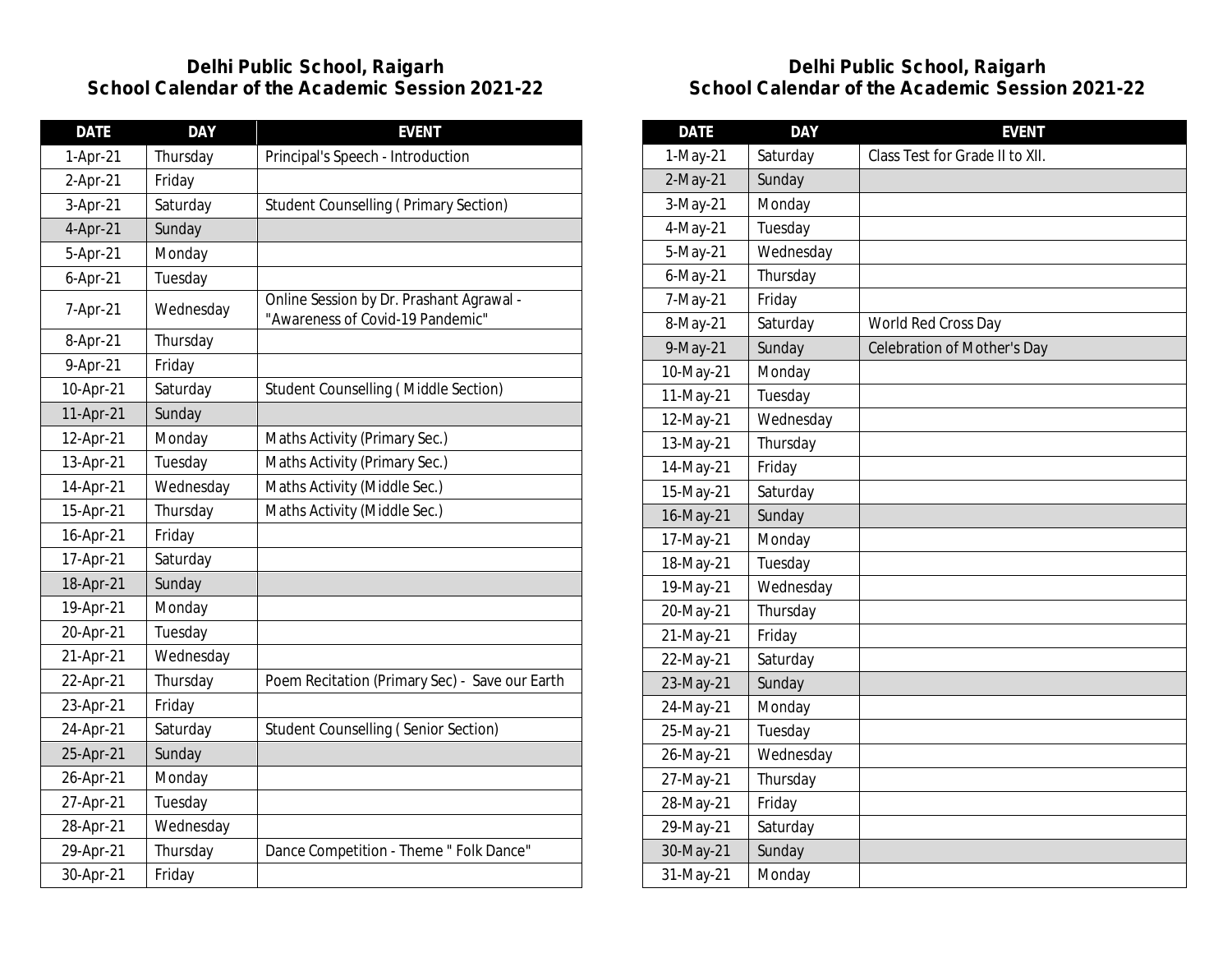| <b>DATE</b> | <b>DAY</b> | <b>EVENT</b>                                      |
|-------------|------------|---------------------------------------------------|
| 1-Jun-21    | Tuesday    |                                                   |
| 2-Jun-21    | Wednesday  |                                                   |
| 3-Jun-21    | Thursday   |                                                   |
| 4-Jun-21    | Friday     |                                                   |
| 5-Jun-21    | Saturday   |                                                   |
| $6$ -Jun-21 | Sunday     |                                                   |
| 7-Jun-21    | Monday     | Classes from Grade II to XII resumes.             |
| 8-Jun-21    | Tuesday    |                                                   |
| 9-Jun-21    | Wednesday  |                                                   |
| 10-Jun-21   | Thursday   |                                                   |
| 11-Jun-21   | Friday     |                                                   |
| 12-Jun-21   | Saturday   |                                                   |
| 13-Jun-21   | Sunday     |                                                   |
| 14-Jun-21   | Monday     | Academic Activities - Grade II to XII (Wing wise) |
| 15-Jun-21   | Tuesday    | Academic Activities - Grade II to XII (Wing wise) |
| 16-Jun-21   | Wednesday  | Academic Activities - Grade II to XII (Wing wise) |
| 17-Jun-21   | Thursday   | Academic Activities - Grade II to XII (Wing wise) |
| 18-Jun-21   | Friday     | Academic Activities - Grade II to XII (Wing wise) |
| 19-Jun-21   | Saturday   |                                                   |
| 20-Jun-21   | Sunday     |                                                   |
| 21-Jun-21   | Monday     | International Yoga Day                            |
| 22-Jun-21   | Tuesday    |                                                   |
| 23-Jun-21   | Wednesday  |                                                   |
| 24-Jun-21   | Thursday   |                                                   |
| 25-Jun-21   | Friday     |                                                   |
| 26-Jun-21   | Saturday   |                                                   |
| 27-Jun-21   | Sunday     |                                                   |
| 28-Jun-21   | Monday     |                                                   |
| 29-Jun-21   | Tuesday    |                                                   |
| 30-Jun-21   | Wednesday  |                                                   |

| <b>DATE</b>  | <b>DAY</b> | <b>EVENT</b>                     |
|--------------|------------|----------------------------------|
| 1-Jul-21     | Thursday   |                                  |
| 2-Jul-21     | Friday     |                                  |
| 3-Jul-21     | Saturday   |                                  |
| 4-Jul-21     | Sunday     |                                  |
| 5-Jul-21     | Monday     | <b>Revision for PA-I Begins</b>  |
| $6$ -Jul-21  | Tuesday    |                                  |
| 7-Jul-21     | Wednesday  |                                  |
| 8-Jul-21     | Thursday   |                                  |
| 9-Jul-21     | Friday     |                                  |
| 10-Jul-21    | Saturday   |                                  |
| $11$ -Jul-21 | Sunday     |                                  |
| 12-Jul-21    | Monday     | Rath Yatra                       |
| 13-Jul-21    | Tuesday    |                                  |
| 14-Jul-21    | Wednesday  | <b>Revision for PA-I Ends</b>    |
| 15-Jul-21    | Thursday   | <b>PA-I Starts</b>               |
| 16-Jul-21    | Friday     |                                  |
| 17-Jul-21    | Saturday   |                                  |
| 18-Jul-21    | Sunday     |                                  |
| 19-Jul-21    | Monday     |                                  |
| 20-Jul-21    | Tuesday    |                                  |
| 21-Jul-21    | Wednesday  | Id-Ul-Juha                       |
| 22-Jul-21    | Thursday   |                                  |
| 23-Jul-21    | Friday     | <b>PA-I Ends</b>                 |
| 24-Jul-21    | Saturday   |                                  |
| 25-Jul-21    | Sunday     |                                  |
| 26-Jul-21    | Monday     |                                  |
| 27-Jul-21    | Tuesday    |                                  |
| 28-Jul-21    | Wednesday  |                                  |
| 29-Jul-21    | Thursday   |                                  |
| 30-Jul-21    | Friday     |                                  |
| 31-Jul-21    | Saturday   | <b>Parents Teacher's Meeting</b> |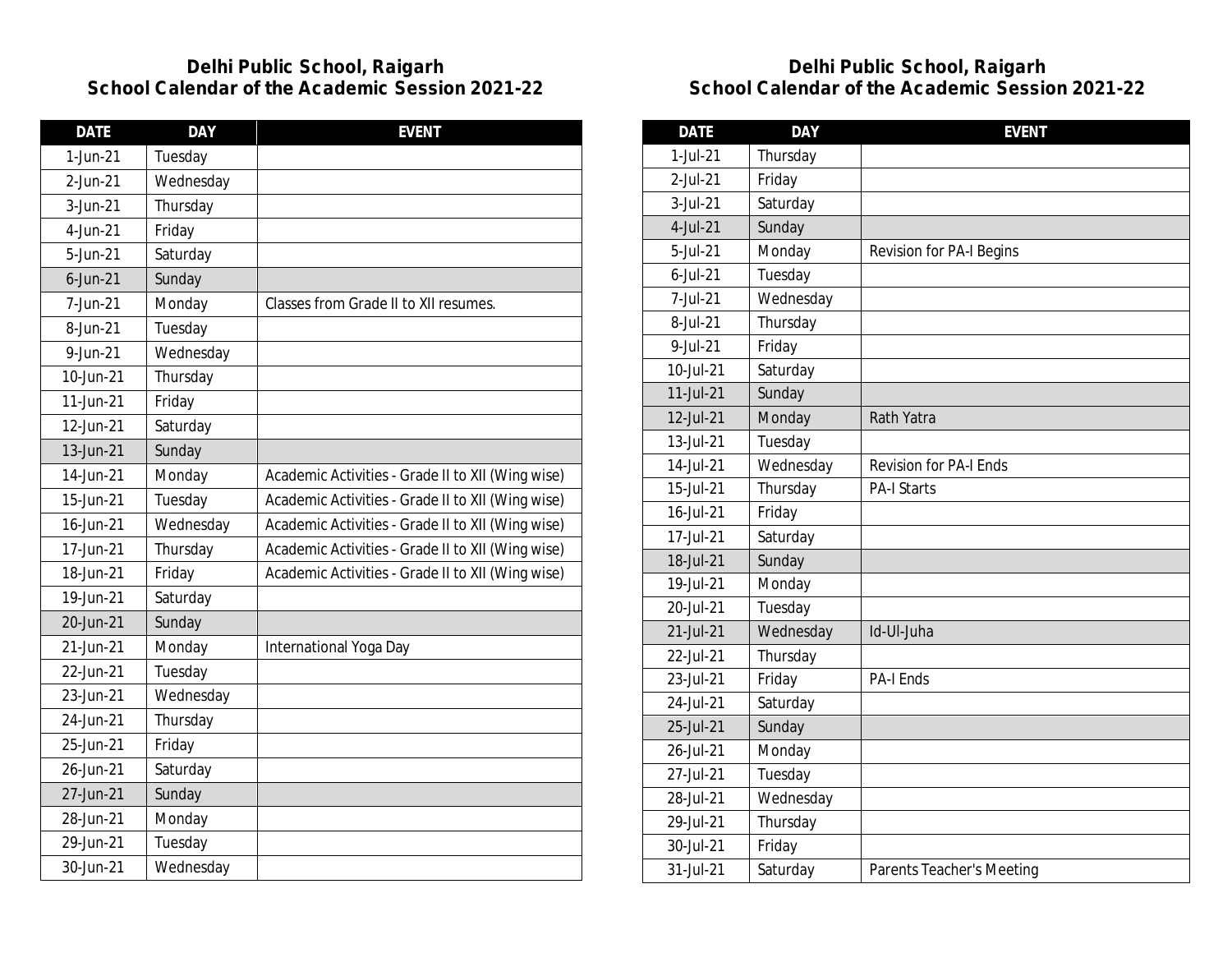| <b>DATE</b> | <b>DAY</b> | <b>EVENT</b>                                                             |
|-------------|------------|--------------------------------------------------------------------------|
| 1-Aug-21    | Sunday     | Flower Festival (Parents with wards)                                     |
| 2-Aug-21    | Monday     |                                                                          |
| 3-Aug-21    | Tuesday    |                                                                          |
| 4-Aug-21    | Wednesday  |                                                                          |
| 5-Aug-21    | Thursday   |                                                                          |
| 6-Aug-21    | Friday     |                                                                          |
| 7-Aug-21    | Saturday   |                                                                          |
| 8-Aug-21    | Sunday     |                                                                          |
| 9-Aug-21    | Monday     |                                                                          |
| 10-Aug-21   | Tuesday    |                                                                          |
| 11-Aug-21   | Wednesday  |                                                                          |
| 12-Aug-21   | Thursday   | <b>Drawing Competition</b>                                               |
| 13-Aug-21   | Friday     |                                                                          |
| 14-Aug-21   | Saturday   |                                                                          |
| 15-Aug-21   | Sunday     | Independence Day (Poetry Competition, Fancy<br><b>Dress Competition)</b> |
| 16-Aug-21   | Monday     |                                                                          |
| 17-Aug-21   | Tuesday    |                                                                          |
| 18-Aug-21   | Wednesday  |                                                                          |
| 19-Aug-21   | Thursday   | Muharram                                                                 |
| 20-Aug-21   | Friday     |                                                                          |
| 21-Aug-21   | Saturday   |                                                                          |
| 22-Aug-21   | Sunday     |                                                                          |
| 23-Aug-21   | Monday     |                                                                          |
| 24-Aug-21   | Tuesday    |                                                                          |
| 25-Aug-21   | Wednesday  |                                                                          |
| 26-Aug-21   | Thursday   |                                                                          |
| 27-Aug-21   | Friday     |                                                                          |
| 28-Aug-21   | Saturday   |                                                                          |
| 29-Aug-21   | Sunday     |                                                                          |
| 30-Aug-21   | Monday     |                                                                          |
| 31-Aug-21   | Tuesday    |                                                                          |

| <b>DATE</b> | <b>DAY</b> | <b>EVENT</b>                                |
|-------------|------------|---------------------------------------------|
| 1-Sep-21    | Wednesday  | Revision for Half Yearly Examination Starts |
| 2-Sep-21    | Thursday   |                                             |
| 3-Sep-21    | Friday     |                                             |
| 4-Sep-21    | Saturday   |                                             |
| 5-Sep-21    | Sunday     | Teacher's Day                               |
| $6-Sep-21$  | Monday     |                                             |
| 7-Sep-21    | Tuesday    |                                             |
| 8-Sep-21    | Wednesday  |                                             |
| 9-Sep-21    | Thursday   |                                             |
| 10-Sep-21   | Friday     |                                             |
| 11-Sep-21   | Saturday   |                                             |
| 12-Sep-21   | Sunday     |                                             |
| 13-Sep-21   | Monday     |                                             |
| 14-Sep-21   | Tuesday    | Revision for Half Yearly Examination Ends   |
| 15-Sep-21   | Wednesday  | Half Yearly Examination Starts              |
| 16-Sep-21   | Thursday   |                                             |
| 17-Sep-21   | Friday     |                                             |
| 18-Sep-21   | Saturday   |                                             |
| 19-Sep-21   | Sunday     |                                             |
| 20-Sep-21   | Monday     |                                             |
| 21-Sep-21   | Tuesday    |                                             |
| 22-Sep-21   | Wednesday  |                                             |
| 23-Sep-21   | Thursday   | Half Yearly Examination Ends                |
| 24-Sep-21   | Friday     |                                             |
| 25-Sep-21   | Saturday   |                                             |
| 26-Sep-21   | Sunday     |                                             |
| 27-Sep-21   | Monday     |                                             |
| 28-Sep-21   | Tuesday    |                                             |
| 29-Sep-21   | Wednesday  |                                             |
| 30-Sep-21   | Thursday   |                                             |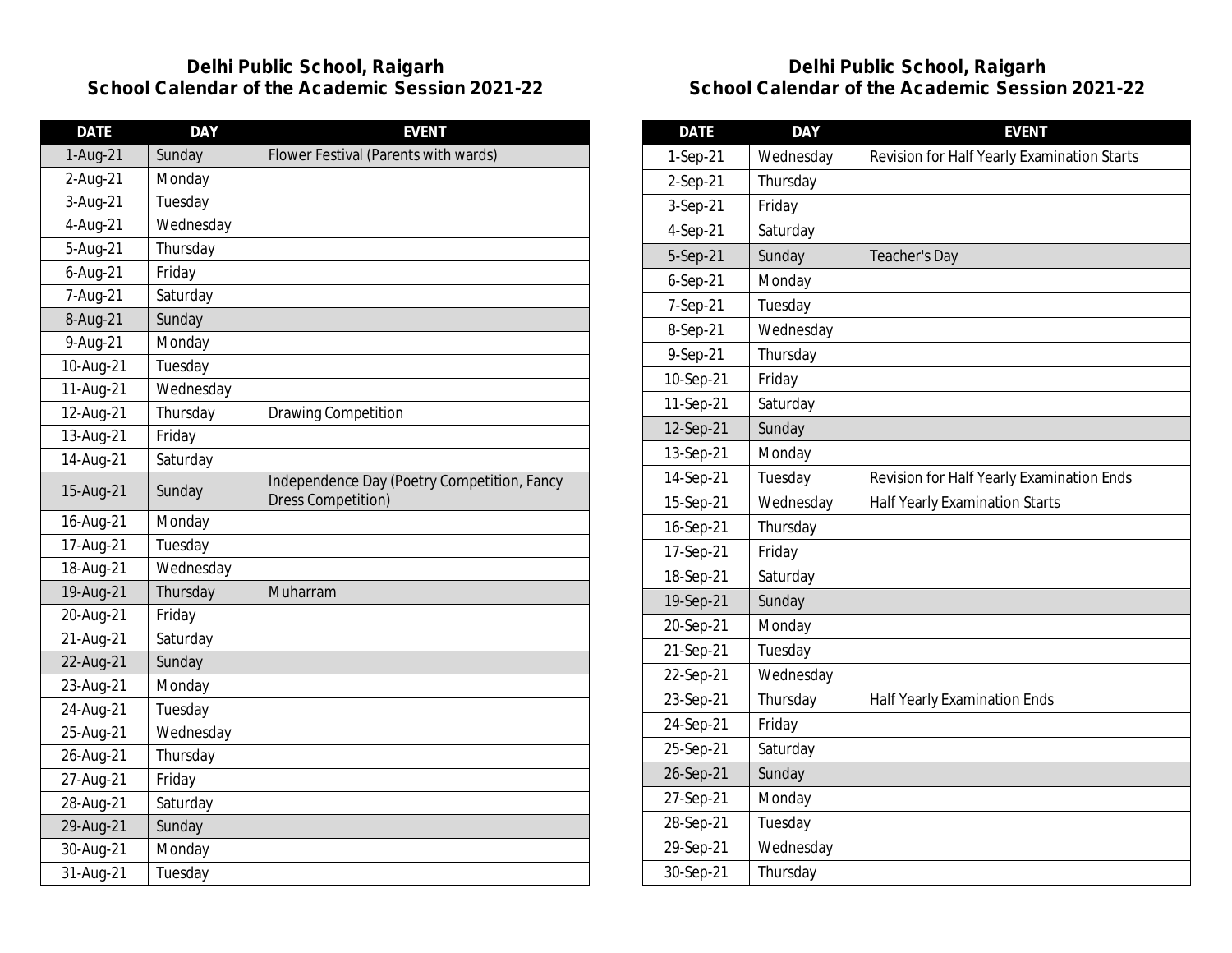| <b>DATE</b> | <b>DAY</b> | <b>EVENT</b>   |
|-------------|------------|----------------|
| 1-Oct-21    | Friday     |                |
| 2-Oct-21    | Saturday   | Gandhi Jayanti |
| 3-Oct-21    | Sunday     |                |
| 4-Oct-21    | Monday     |                |
| 5-Oct-21    | Tuesday    |                |
| $6$ -Oct-21 | Wednesday  |                |
| 7-Oct-21    | Thursday   |                |
| 8-Oct-21    | Friday     |                |
| 9-Oct-21    | Saturday   |                |
| 10-Oct-21   | Sunday     |                |
| 11-Oct-21   | Monday     |                |
| 12-Oct-21   | Tuesday    |                |
| 13-Oct-21   | Wednesday  |                |
| 14-Oct-21   | Thursday   |                |
| 15-Oct-21   | Friday     | Dussehra       |
| 16-Oct-21   | Saturday   |                |
| 17-Oct-21   | Sunday     |                |
| 18-Oct-21   | Monday     |                |
| 19-Oct-21   | Tuesday    | Eid-E-Milad    |
| 20-Oct-21   | Wednesday  |                |
| 21-Oct-21   | Thursday   |                |
| 22-Oct-21   | Friday     |                |
| 23-Oct-21   | Saturday   |                |
| 24-Oct-21   | Sunday     |                |
| 25-Oct-21   | Monday     |                |
| 26-Oct-21   | Tuesday    |                |
| 27-Oct-21   | Wednesday  |                |
| 28-Oct-21   | Thursday   |                |
| 29-Oct-21   | Friday     |                |
| 30-Oct-21   | Saturday   |                |
| 31-Oct-21   | Sunday     |                |

| <b>DATE</b> | <b>DAY</b> | <b>EVENT</b>                |
|-------------|------------|-----------------------------|
| 1-Nov-21    | Monday     |                             |
| $2-Nov-21$  | Tuesday    |                             |
| 3-Nov-21    | Wednesday  |                             |
| 4-Nov-21    | Thursday   |                             |
| 5-Nov-21    | Friday     |                             |
| $6-Nov-21$  | Saturday   |                             |
| 7-Nov-21    | Sunday     |                             |
| 8-Nov-21    | Monday     | Revision for P.A. II Starts |
| 9-Nov-21    | Tuesday    |                             |
| 10-Nov-21   | Wednesday  |                             |
| 11-Nov-21   | Thursday   |                             |
| 12-Nov-21   | Friday     |                             |
| 13-Nov-21   | Saturday   |                             |
| 14-Nov-21   | Sunday     | Children's Day              |
| 15-Nov-21   | Monday     |                             |
| 16-Nov-21   | Tuesday    |                             |
| 17-Nov-21   | Wednesday  |                             |
| 18-Nov-21   | Thursday   |                             |
| 19-Nov-21   | Friday     |                             |
| 20-Nov-21   | Saturday   | Revision for P.A. II Ends   |
| 21-Nov-21   | Sunday     |                             |
| 22-Nov-21   | Monday     | P.A. II Starts              |
| 23-Nov-21   | Tuesday    |                             |
| 24-Nov-21   | Wednesday  |                             |
| 25-Nov-21   | Thursday   |                             |
| 26-Nov-21   | Friday     |                             |
| 27-Nov-21   | Saturday   |                             |
| 28-Nov-21   | Sunday     |                             |
| 29-Nov-21   | Monday     | P.A. II Ends                |
| 30-Nov-21   | Tuesday    |                             |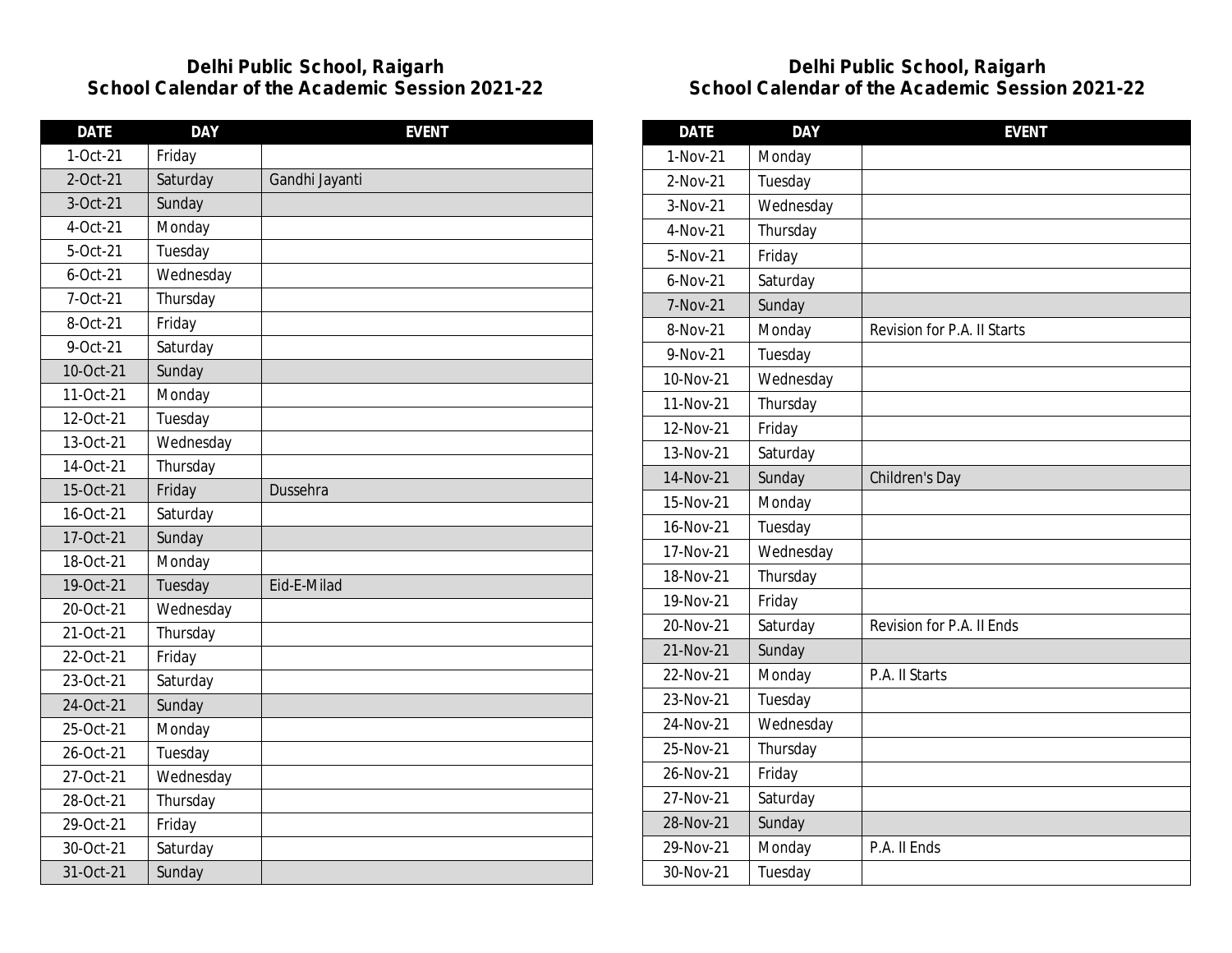| <b>DATE</b> | <b>DAY</b> | <b>EVENT</b>                                |
|-------------|------------|---------------------------------------------|
| 1-Dec-21    | Wednesday  |                                             |
| $2-Dec-21$  | Thursday   | <b>Revision for Pre-Board I Starts</b>      |
| 3-Dec-21    | Friday     |                                             |
| 4-Dec-21    | Saturday   |                                             |
| 5-Dec-21    | Sunday     |                                             |
| $6$ -Dec-21 | Monday     |                                             |
| 7-Dec-21    | Tuesday    |                                             |
| 8-Dec-21    | Wednesday  |                                             |
| 9-Dec-21    | Thursday   |                                             |
| 10-Dec-21   | Friday     |                                             |
| 11-Dec-21   | Saturday   |                                             |
| 12-Dec-21   | Sunday     |                                             |
| 13-Dec-21   | Monday     |                                             |
| 14-Dec-21   | Tuesday    |                                             |
| 15-Dec-21   | Wednesday  |                                             |
| 16-Dec-21   | Thursday   | <b>Revision for Pre-Board I Ends</b>        |
| 17-Dec-21   | Friday     | Pre-Board I Starts                          |
| 18-Dec-21   | Saturday   |                                             |
| 19-Dec-21   | Sunday     |                                             |
| 20-Dec-21   | Monday     |                                             |
| 21-Dec-21   | Tuesday    |                                             |
| 22-Dec-21   | Wednesday  |                                             |
| 23-Dec-21   | Thursday   |                                             |
| 24-Dec-21   | Friday     | Pre-Board I Ends, Parents Teacher's Meeting |
| 25-Dec-21   | Saturday   | Christmas                                   |
| 26-Dec-21   | Sunday     |                                             |
| 27-Dec-21   | Monday     |                                             |
| 28-Dec-21   | Tuesday    |                                             |
| 29-Dec-21   | Wednesday  |                                             |
| 30-Dec-21   | Thursday   |                                             |
| 31-Dec-21   | Friday     |                                             |

| <b>DATE</b> | <b>DAY</b> | <b>EVENT</b>                            |
|-------------|------------|-----------------------------------------|
| $1-Jan-22$  | Saturday   |                                         |
| $2-Jan-22$  | Sunday     |                                         |
| 3-Jan-22    | Monday     |                                         |
| 4-Jan-22    | Tuesday    | <b>Revision for Pre-Board II Starts</b> |
| 5-Jan-22    | Wednesday  |                                         |
| $6$ -Jan-22 | Thursday   |                                         |
| 7-Jan-22    | Friday     |                                         |
| 8-Jan-22    | Saturday   | Revision for Pre-Board II Ends          |
| $9$ -Jan-22 | Sunday     |                                         |
| 10-Jan-22   | Monday     | Pre-Board II Starts                     |
| 11-Jan-22   | Tuesday    |                                         |
| 12-Jan-22   | Wednesday  |                                         |
| 13-Jan-22   | Thursday   |                                         |
| 14-Jan-22   | Friday     |                                         |
| 15-Jan-22   | Saturday   |                                         |
| 16-Jan-22   | Sunday     |                                         |
| 17-Jan-22   | Monday     |                                         |
| 18-Jan-22   | Tuesday    |                                         |
| 19-Jan-22   | Wednesday  |                                         |
| 20-Jan-22   | Thursday   | Pre-Board II Ends                       |
| 21-Jan-22   | Friday     |                                         |
| 22-Jan-22   | Saturday   |                                         |
| 23-Jan-22   | Sunday     |                                         |
| 24-Jan-22   | Monday     |                                         |
| 25-Jan-22   | Tuesday    |                                         |
| 26-Jan-22   | Wednesday  | Republic Day                            |
| 27-Jan-22   | Thursday   |                                         |
| 28-Jan-22   | Friday     |                                         |
| 29-Jan-22   | Saturday   |                                         |
| 30-Jan-22   | Sunday     |                                         |
| 31-Jan-22   | Monday     |                                         |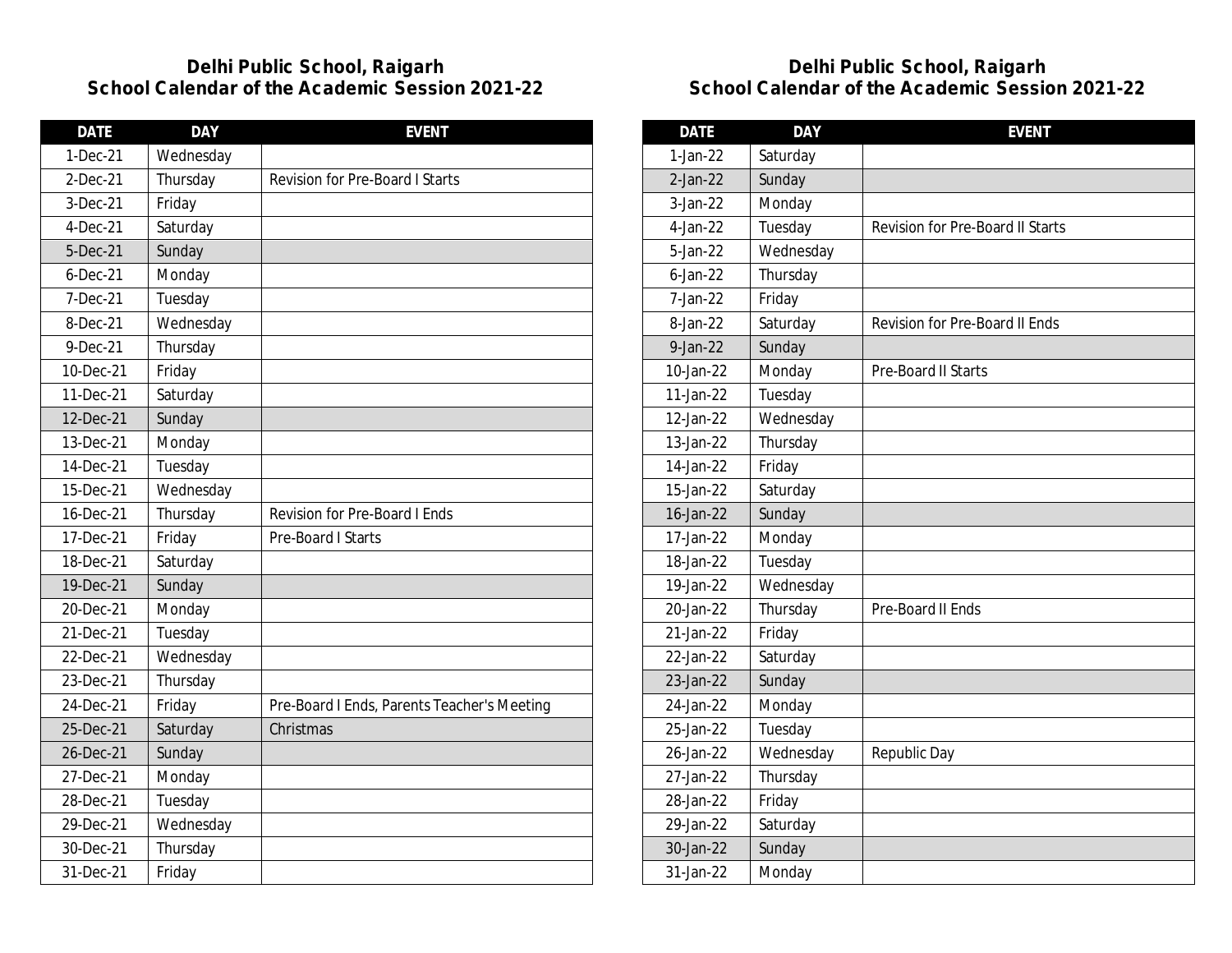| <b>DATE</b> | <b>DAY</b> | <b>EVENT</b>                                  |
|-------------|------------|-----------------------------------------------|
| 1-Feb-22    | Tuesday    | <b>Revision for Annual Examination Starts</b> |
| 2-Feb-22    | Wednesday  |                                               |
| 3-Feb-22    | Thursday   |                                               |
| 4-Feb-22    | Friday     |                                               |
| 5-Feb-22    | Saturday   |                                               |
| $6$ -Feb-22 | Sunday     |                                               |
| 7-Feb-22    | Monday     |                                               |
| 8-Feb-22    | Tuesday    |                                               |
| 9-Feb-22    | Wednesday  |                                               |
| 10-Feb-22   | Thursday   |                                               |
| 11-Feb-22   | Friday     |                                               |
| 12-Feb-22   | Saturday   | <b>Revision for Annual Examination Ends</b>   |
| 13-Feb-22   | Sunday     |                                               |
| 14-Feb-22   | Monday     | <b>Annual Examination Starts</b>              |
| 15-Feb-22   | Tuesday    |                                               |
| 16-Feb-22   | Wednesday  |                                               |
| 17-Feb-22   | Thursday   |                                               |
| 18-Feb-22   | Friday     |                                               |
| 19-Feb-22   | Saturday   |                                               |
| 20-Feb-22   | Sunday     |                                               |
| 21-Feb-22   | Monday     |                                               |
| 22-Feb-22   | Tuesday    |                                               |
| 23-Feb-22   | Wednesday  |                                               |
| 24-Feb-22   | Thursday   |                                               |
| 25-Feb-22   | Friday     |                                               |
| 26-Feb-22   | Saturday   |                                               |
| 27-Feb-22   | Sunday     |                                               |
| 28-Feb-22   | Monday     | <b>Annual Examination Ends</b>                |

| <b>DATE</b> | <b>DAY</b> | <b>EVENT</b>                                   |
|-------------|------------|------------------------------------------------|
| 1-Mar-22    | Tuesday    |                                                |
| 2-Mar-22    | Wednesday  |                                                |
| 3-Mar-22    | Thursday   |                                                |
| 4-Mar-22    | Friday     |                                                |
| 5-Mar-22    | Saturday   |                                                |
| $6$ -Mar-22 | Sunday     |                                                |
| 7-Mar-22    | Monday     |                                                |
| 8-Mar-22    | Tuesday    |                                                |
| 9-Mar-22    | Wednesday  |                                                |
| 10-Mar-22   | Thursday   |                                                |
| 11-Mar-22   | Friday     |                                                |
| 12-Mar-22   | Saturday   | Result Declaration & Parent's Teachers meeting |
| 13-Mar-22   | Sunday     |                                                |
| 14-Mar-22   | Monday     |                                                |
| 15-Mar-22   | Tuesday    | <b>New Session Begins</b>                      |
| 16-Mar-22   | Wednesday  |                                                |
| 17-Mar-22   | Thursday   |                                                |
| 18-Mar-22   | Friday     |                                                |
| 19-Mar-22   | Saturday   |                                                |
| 20-Mar-22   | Sunday     |                                                |
| 21-Mar-22   | Monday     |                                                |
| 22-Mar-22   | Tuesday    |                                                |
| 23-Mar-22   | Wednesday  |                                                |
| 24-Mar-22   | Thursday   |                                                |
| 25-Mar-22   | Friday     |                                                |
| 26-Mar-22   | Saturday   |                                                |
| 27-Mar-22   | Sunday     |                                                |
| 28-Mar-22   | Monday     |                                                |
| 29-Mar-22   | Tuesday    |                                                |
| 30-Mar-22   | Wednesday  |                                                |
| 31-Mar-22   | Thursday   |                                                |
|             |            |                                                |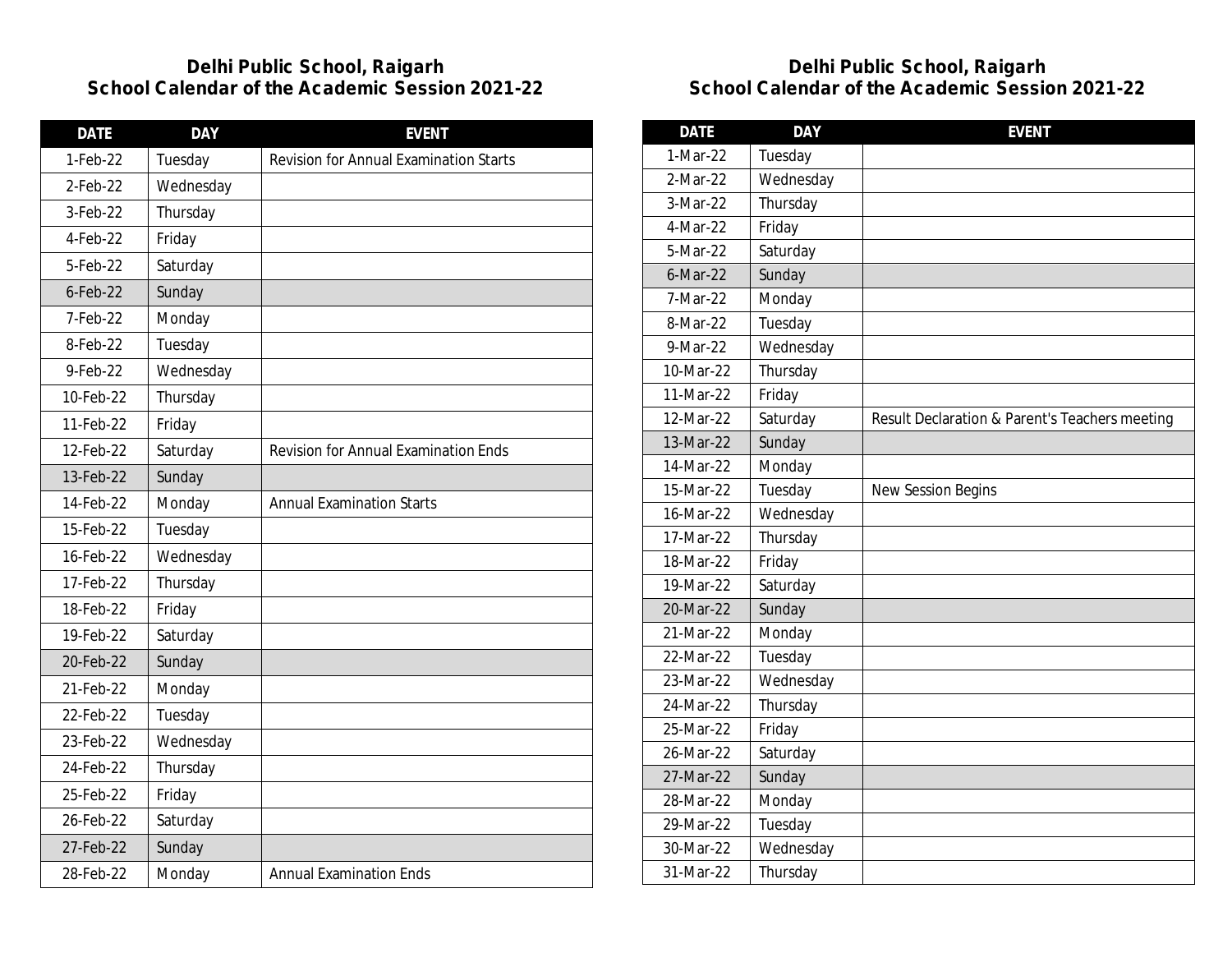#### **TIME TABLE FOR THE ACADEMIC SESSION 2021-22 PERIODIC ASSESSMENT-I**

| Date     | Day       | <b>Subject</b>       |                   |                   |                   |                   |  |  |  |
|----------|-----------|----------------------|-------------------|-------------------|-------------------|-------------------|--|--|--|
|          |           |                      | Ш                 | Ш                 | IV                | V                 |  |  |  |
| 15.07.21 | Thursday  | Maths                | <b>Maths</b>      | <b>Maths</b>      | <b>Maths</b>      | Maths             |  |  |  |
| 16.07.21 | Friday    | Hindi                | Hindi             | Hindi             | Hindi             | Hindi             |  |  |  |
| 17.07.21 | Saturday  |                      | Preparation leave | Science           | Science           | Science           |  |  |  |
| 18.07.21 | Sunday    | Holiday              |                   |                   |                   |                   |  |  |  |
| 19.07.21 | Monday    | English              | English           | English           | English           | English           |  |  |  |
| 20.07.21 | Tuesday   | Comp                 | Comp              | Comp              | Comp              | Comp              |  |  |  |
| 21.07.21 | Wednesday | Holiday (Ed-Ul-Juha) |                   |                   |                   |                   |  |  |  |
| 22.07.21 | Thursday  | Preparation leve     |                   |                   |                   |                   |  |  |  |
| 23.07.21 | Friday    | EVS                  | <b>EVS</b>        | Social<br>Science | Social<br>Science | Social<br>Science |  |  |  |

#### **HALF YEARLY EXAMINATION (TERM-I)**

| <b>DATE</b> | <b>DAY</b> | <b>Subject</b>           |                          |                              |                |                |  |  |  |
|-------------|------------|--------------------------|--------------------------|------------------------------|----------------|----------------|--|--|--|
|             |            |                          | Ш                        | Ш                            | IV             | $\mathbf v$    |  |  |  |
| 15.09.21    | Wednesday  | English                  | English                  | English                      | English        | English        |  |  |  |
| 16.09.21    | Thursday   | Maths                    | <b>Maths</b>             | <b>Maths</b>                 | <b>Maths</b>   | <b>Maths</b>   |  |  |  |
| 17.09.21    | Friday     | GK /<br>Drawing          | GK /<br>Drawing          | GK /<br>Drawing              | GK/<br>Drawing | GK/<br>Drawing |  |  |  |
| 18.09.21    | Saturday   | Comp                     | Comp                     | Comp                         | Comp           | Comp           |  |  |  |
| 19.09.21    | Sunday     |                          |                          |                              |                |                |  |  |  |
| 20.09.21    | Monday     | $\overline{\phantom{a}}$ | $\overline{\phantom{a}}$ | $\qquad \qquad \blacksquare$ |                |                |  |  |  |
| 21.09.21    | Tuesday    | Hindi                    | Hindi                    | Hindi                        | Hindi          | Hindi          |  |  |  |
| 22.09.21    | Wednesday  |                          |                          |                              |                |                |  |  |  |
| 23.09.21    | Thursday   | EVS                      | <b>EVS</b>               | <b>EVS</b>                   | EVS            | EVS            |  |  |  |

### **TIME TABLE FOR THE ACADEMIC SESSION 2021-22**

**PERIODIC ASSESSMENT-I**

| Date         | Day  | <b>Subject</b>       |       |             |                                                 |                              |                                        |                                        |  |  |
|--------------|------|----------------------|-------|-------------|-------------------------------------------------|------------------------------|----------------------------------------|----------------------------------------|--|--|
|              |      | VI                   | VII   | <b>VIII</b> | IX                                              | X                            | <b>XI</b>                              | XII                                    |  |  |
| 15.07.<br>21 | Thur | Math<br>S            | Maths | Maths       | Maths                                           | <b>Maths</b>                 | Maths/Bio/<br>Acc/History              | Maths/Bio/<br>Acc/History              |  |  |
| 16.07.<br>21 | Fri  | Hindi                | Hindi | Hindi       | Hindi/<br>sans                                  | Hindi/<br>sans               | Hindi/IP/<br>Psychology                | Hindi/IP/<br>Psychology                |  |  |
| 17.07.<br>21 | Sat  | Sci                  | Sci   | Sci         | Sci                                             | Physical<br>Sci<br>Education |                                        | Physical<br>Education                  |  |  |
| 18.07.<br>21 | Sun  |                      |       |             | Holiday                                         |                              |                                        |                                        |  |  |
| 19.07.<br>21 | Mon  | Eng                  | Eng   | Eng         | Eng                                             | Eng                          | Physics/Economic<br>S<br>/Pol. Science | Physics/Economic<br>S<br>/Pol. Science |  |  |
| 20.07.<br>21 | Tue  | Comp                 | Comp  | Comp        | IT                                              | IT                           | English                                | English                                |  |  |
| 21.07.<br>21 | Wed  | Holiday (Ed-Ul-Juha) |       |             |                                                 |                              |                                        |                                        |  |  |
| 22.07.<br>21 | Thur | Sans                 | Sans  | Sans        | Preparation leave                               |                              |                                        |                                        |  |  |
| 23.07.<br>21 | Fri  | S.St.                | S.St. | S.St.       | Chemistry/B.St./<br>S.St.<br>S.St.<br>Geography |                              | Chemistry/B.St./<br>Geography          |                                        |  |  |

#### **HALF YEARLY EXAMINATION (TERM-I)**

|             | <b>Subject</b> |                |                |                |                 |                          |                           |                            |  |  |  |  |
|-------------|----------------|----------------|----------------|----------------|-----------------|--------------------------|---------------------------|----------------------------|--|--|--|--|
| <b>DATE</b> | <b>DAY</b>     | VI             | VII            | <b>VIII</b>    | IX              | $\mathbf{x}$             | XI                        | XII                        |  |  |  |  |
| 15.09.21    | Wed            | Eng            | Eng            | Eng            | Eng             | Eng                      | Eng                       | Eng                        |  |  |  |  |
| 16.09.21    | Thur           | Maths          | Maths          | Maths          | Maths           | Maths                    | Maths / Bio /<br>Eco/His  | Maths /<br>Bio/<br>Eco/His |  |  |  |  |
| 17.09.21    | Fri            | GK/<br>Drawing | GK/<br>Drawing | GK/<br>Drawing |                 | $\overline{\phantom{a}}$ | ٠                         |                            |  |  |  |  |
| 18.09.21    | Sat            | Comp           | Comp           | Comp           | <b>FIT</b>      | <b>FIT</b>               | ٠                         |                            |  |  |  |  |
| 19.09.21    | Sun            |                |                |                |                 |                          |                           |                            |  |  |  |  |
| 20.09.21    | Mon            | Sci            | Sci            | Sci            | Sci             | Sci                      | Phy/<br>Acc/Geo           | Phy/<br>Acc/Geo            |  |  |  |  |
| 21.09.21    | Tue            | Hindi          | Hindi          | Hindi          | Hindi /<br>Sans | Hindi /<br>Sans          | Hindi / IP                | Hindi / IP                 |  |  |  |  |
| 22.09.21    | Wed            | Sanskrit       | Sanskrit       | Sanskrit       | ۰               | $\overline{\phantom{a}}$ | PE                        | <b>PE</b>                  |  |  |  |  |
| 23.09.21    | Thur           | S.St.          | S.St.          | S.St.          | S.St.           | S.St.                    | Chem/B.St/Pol.<br>Science | C/B. St/Pol.<br>Science    |  |  |  |  |